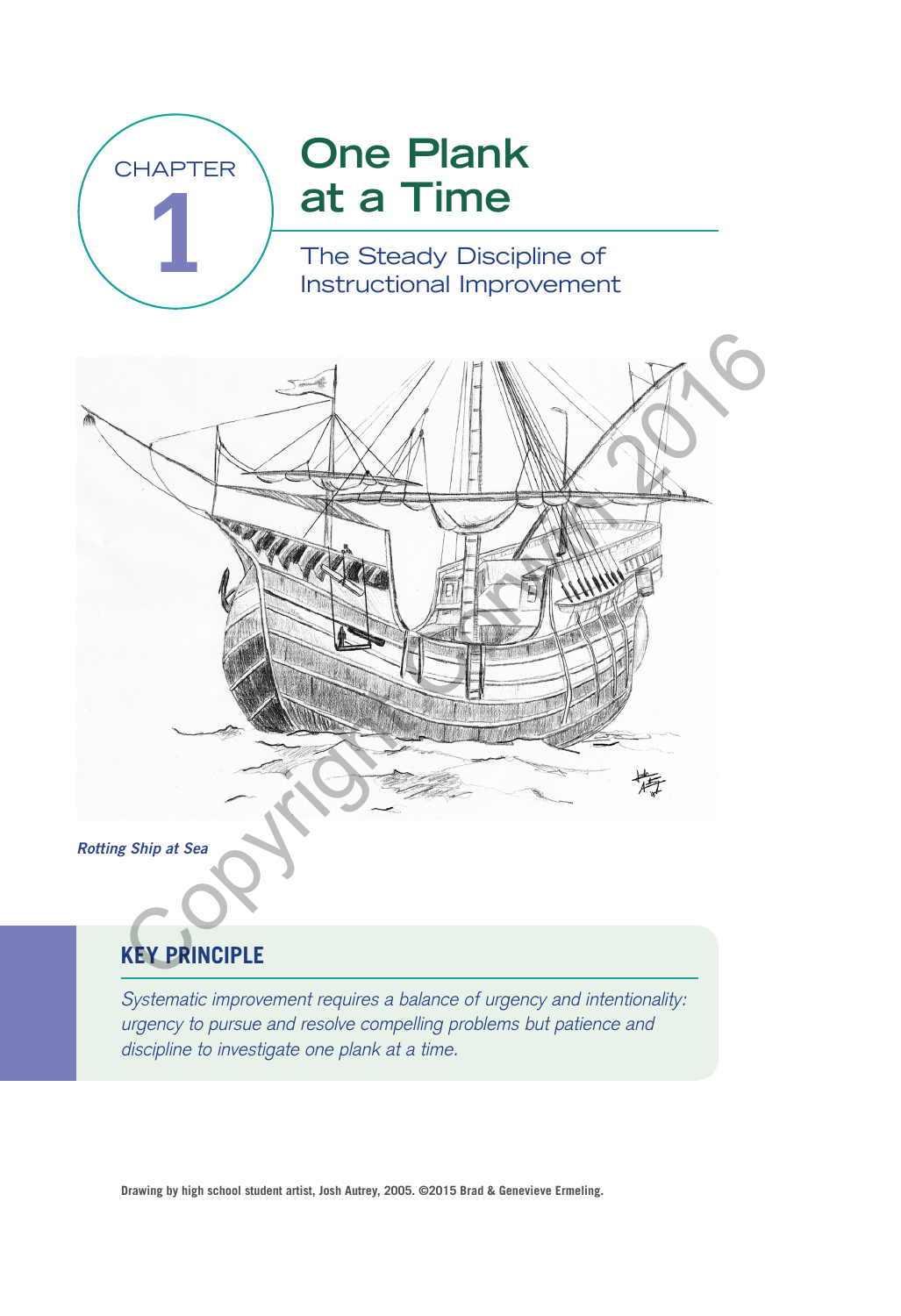SP everal years ago, Brad (first author) and a team of UCLA colleagues<br>
presented research findings on instructional improvement to a group<br>
of regional superintendents overseeing a large urban school system.<br>
After listen presented research findings on instructional improvement to a group of regional superintendents overseeing a large urban school system. After listening intently to the presentation, one superintendent asked how long it would take for an instructional inquiry model to yield tangible achievement results across all the district's schools. Hearing it would take at least five to seven years and likely much longer, the group responded with dismay. A few superintendents laughed, and one district representative said, "We can't wait that long. Is there a way we can move this faster?" We responded, "Have you been satisfied with results over the last decade? What if you began this work 10 years ago and now started to experience steady gains? The next 10 years offer the same challenge and opportunity." The room was silent; a few administrators nodded their heads, but most remained resistant and skeptical.

A few years later, Genevieve (second author) met with a team of school leaders to discuss implementation plans for a teacher-led curriculum development project. She inventoried existing settings, which included several annual pupil-free days and subject-area collaboration meetings scheduled two or three times per month. After factoring in holidays and other special events, she calculated just over 30 hours available per year for teachers to complete the work. Based on these estimates, she explained it would take approximately five years for the school to map out and refine a coherent curriculum plan for each of their courses. The team paused in disbelief. One member said, "Can't we finish that in about six months?" Genevieve explained it could possibly be reduced to three years but only with additional teacher settings dedicated to this work. Either way, accomplishing the project goals would require a sustained, multiyear commitment. with dismay A few superintendents laughed, and one district representative said, "We can't wait that along. Is there a way we can move this laster? We responded, "Have you been satisfied with results over the last decade W

Examples like these are prevalent in districts and schools throughout the United States. Slow, steady, continuous improvement is hard work, requiring significant time, focus, and commitment. But these are tall demands in a system overwhelmed with successive waves of politics and programs aimed at quick results. Absent the patience for a serious improvement agenda, the majority of reform policies and initiatives have relied on new standards, high-stakes assessments, teacher evaluation, and increased accountabilities, with minimal resources devoted to support professional learning. A narrow emphasis on management and control, combined with a culture that celebrates quick wins over complex solutions, has fostered an education system antithetical to steady, continuous improvement. As Hiebert, Gallimore, and Stigler (2002) explain, "The history of American education includes a graveyard of good ideas condemned by pressure for fast results" (p. 13).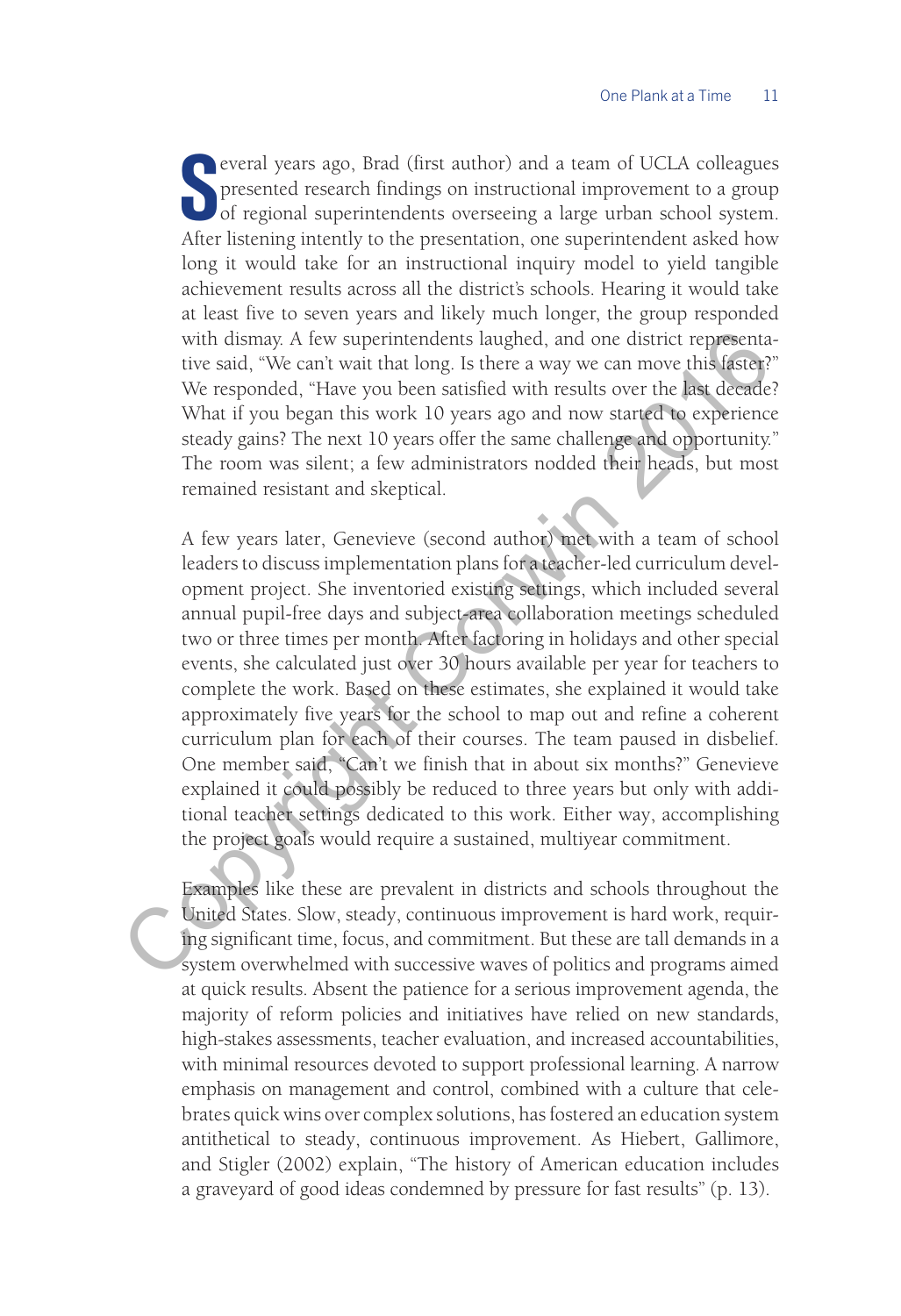This pervasive problem raises important questions: How can schools embrace slow, steady improvement while facing annual accountability pressures and immediate needs of the current student population? How can schools embrace and sustain systematic effort within a culture that focuses on quick solutions, catchy slogans, short sound bites, and latest trends? The answer to these questions lies in the delicate balance between intentionality and urgency. Being systematic requires more than simply easing up on the accelerator. Working with urgency also requires much more than turning up the heat and keeping a frantic pace. This challenge is comparable to the task a crew of sailors must confront while repairing a rotting ship out at sea.

## **PORTRAIT #1:** Rotting Ship at Sea

The rotting ship is a metaphor first conceived by Australian social scientist Otto Neurath (1882–1945) to describe the delicate and steady process of scientific research. The metaphor is equally applicable to anyone engaged in continuous improvement and the pursuit of building knowledge about professional practice. Neurath (1944) explains the metaphor as follows:

Imagine sailors, who, far out at sea, transform the shape of their clumsy vessel from a more circular to a more fishlike one. They make use of some drifting timber, besides the timber of the old structure, to modify the skeleton and the hull of their vessel. But they cannot put the ship in dock in order to start from scratch. During their work they stay on the old structure and deal with heavy gales and thundering waves. In transforming their ship they take care that dangerous leakages do not occur. A new ship grows out of the old one, step by step—and while they are still building, the sailors may already be thinking of a new structure, and they will not always agree with one another. The whole business will go on in a way that we cannot even anticipate today. That is our fate. (p. 47) on the accelerator. Working with urgency also requires much more than<br>
turning up the heat and keeping a frantic pace. This challenge is compared<br>
rable to the task a crew of salors must confront while repairing a round<br>
s

Applying this metaphor to the context of schools, a group of educators might think of their instructional practice as this perpetually deteriorating ship, far out at sea, which is in continuous need of repair or even transformation. As crew members and sailors on the ship, school leaders and teachers are faced with the challenge of collaboratively rebuilding and modifying their